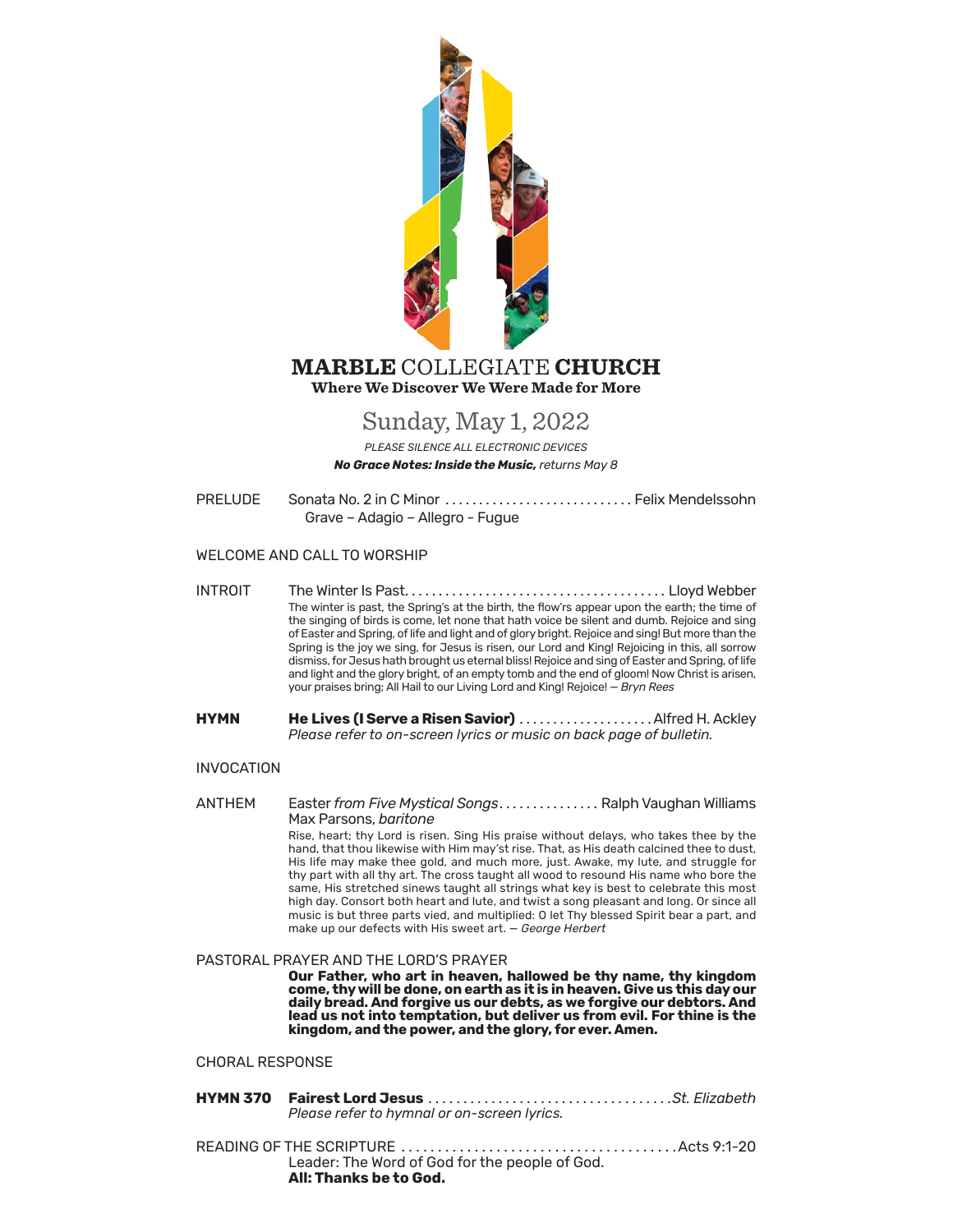#### **SERMON "UNDERSTANDING THE ASSIGNMENT"** . . . . . . . Rev. Susanah Wade

**HYMN Alleluia, Alleluia! Hearts and Voices Heavenward Raise** . . . .*Hyfrydol Please refer to on-screen lyrics or music on page 3 of bulletin.*

ANNOUNCEMENTS AND CALL FO[R OFFERING](https://onrealm.org/marblechurch/-/give/now) *Please clic[k "Make a Donation" o](https://onrealm.org/marblechurch/-/give/now)n bottom of any page at MarbleChurch.org or use Donate QR Code on card in the pews, to take you to secure website, Realm, to give. Donation boxes also placed by Sanctuary doors. You may also mail a check. We are grateful for your faithful support.*

- ANTHEM Wonderful Is Your Name...................................Melvin Crispell, Jr. Marble Community Gospel Choir, Rashad McPherson, *director* David Farrell Melton, *keyboard;* Paul Johnson, *bass* AJ Jagganath, *guitar;* Eric Lewis, *drums*
- **DOXOLOGY** . . . . . . . . . . . . . . . . . . . . . . *Lasst uns erfreuen (The tune is that of Hymn 4.)*  **Praise God from whom all blessings flow, Praise God, all creatures here below: Alleluia! Alleluia! Praise God with saints in heav'n above, Praise Jesus Christ who shows God's love, Praise the Spirit, Holy Spirit! Alleluia! Alleluia! Alleluia!**

#### BLESSING OF OUR RENOVATED SPACES

- **HYMN We Shall Go Out with Hope of Resurrection** . . . . . . . . *Londonderry Air* **1. We shall go out with hope of resurrection; we shall go out, from** 
	- **strength to strength go on; we shall go out and tell our stories boldly; tales of a love that will not let us go. We'll sing our songs of wrongs that can be righted; we'll dream our dreams of hurts that can be healed; we'll weave a cloth of all the world united within the vision of a Christ who sets us free.**
	- **2. We'll give a voice to those who have not spoken; we'll find the words for those whose lips are sealed; we'll make the tunes for those who sing no longer, vibrating love alive in every heart. We'll share our joy with those who still are weeping, raise hymns of strength for hearts that break in grief, we'll leap and dance the resurrection story, including all within the circles of our love.**

### BENEDICTION AND CHORAL RESPONSE

PARTICIPATING IN THE SERVICE Dr. Michael Bos, Dr. J. Elise Brown Barbara Sagan, *vice chair of board* The Marble Choir, Kenneth V. Dake, *director of music*

v v v



#### **TODAY AFTER WORSHIP!**

#### **Tour Our New Spaces**

After we say a special blessing for our renovated 1st, 2nd and 3rd floors of our church building during Worship, we invite everyone to explore the spaces that will house our ministries and provide workspaces for Marble Staff. Move through at your own pace; staff and volunteers available as guides.

#### **Congregational Forum, 12:45pm**

Once you've toured the renovated spaces, meet Jake Mulder and Dr. Yulee Lee back in the Sanctuary as they continue their update on our Strategic Planning Process including

findings from the Congregation-wide Survey and areas where clear focus is emerging for the strategic plan. Bring your questions. All welcome! Also live streamed.

To learn more about the process, **visit [MarbleChurch.org/strength-to-strength.](https://www.marblechurch.org/strength-to-strength)**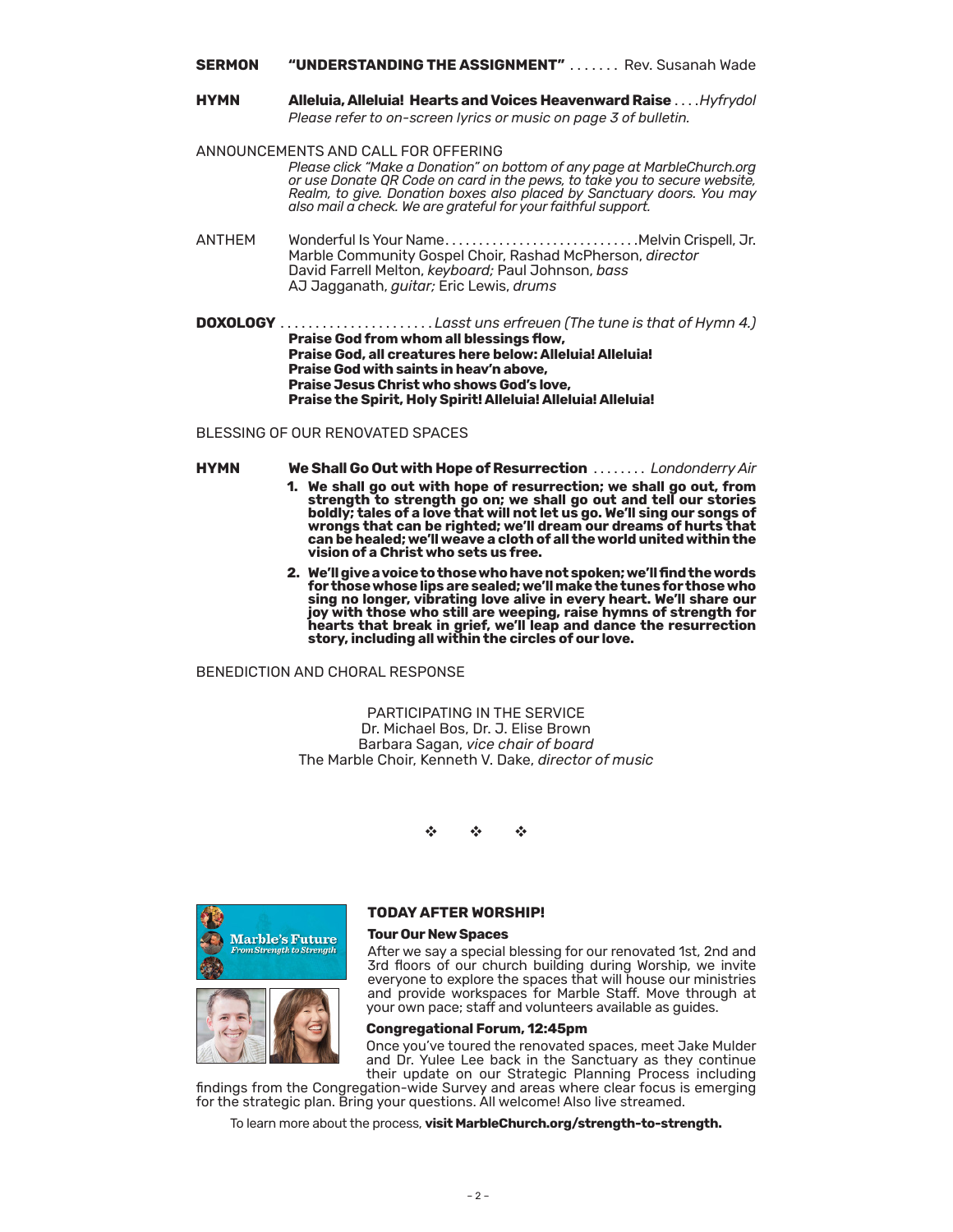#### **WORSHIP NEXT WEEK**

*If you can't join us live, view archives at MarbleChurch.org/Watch*



**The Gathering — Midweek Worship Wednesday, May 4, live in Sanctuary Seeing with the Heart** — Dr. J. Elise Brown

*For more details, please see page 5.*

**Sunday Worship, May 8 — 11:00am** *Something to Celebrate* **People** – Dr. Michael Bos *Part 1 of Sermon Series*

*In-Person Worship* — *Since New York City's "Key to NYC" COVID protocols ended, Marble updated its protocols and no longer requires proof of vaccination. Wearing masks is still required for everyone's safety, especially since we sing when we worship. For details including updated safety protocols, visit MarbleChurch.org.*

*NYC Street Closings — Please plan ahead for your time at Marble as city events come back. For details, visit [www1.nyc.gov/events/](https://www1.nyc.gov/events/) or call 311.*

## Alleluia! Alleluia! Hearts and Voices Heavenward Raise

Text: Christopher Wordworth, 1872; Tune: Hyfrydol



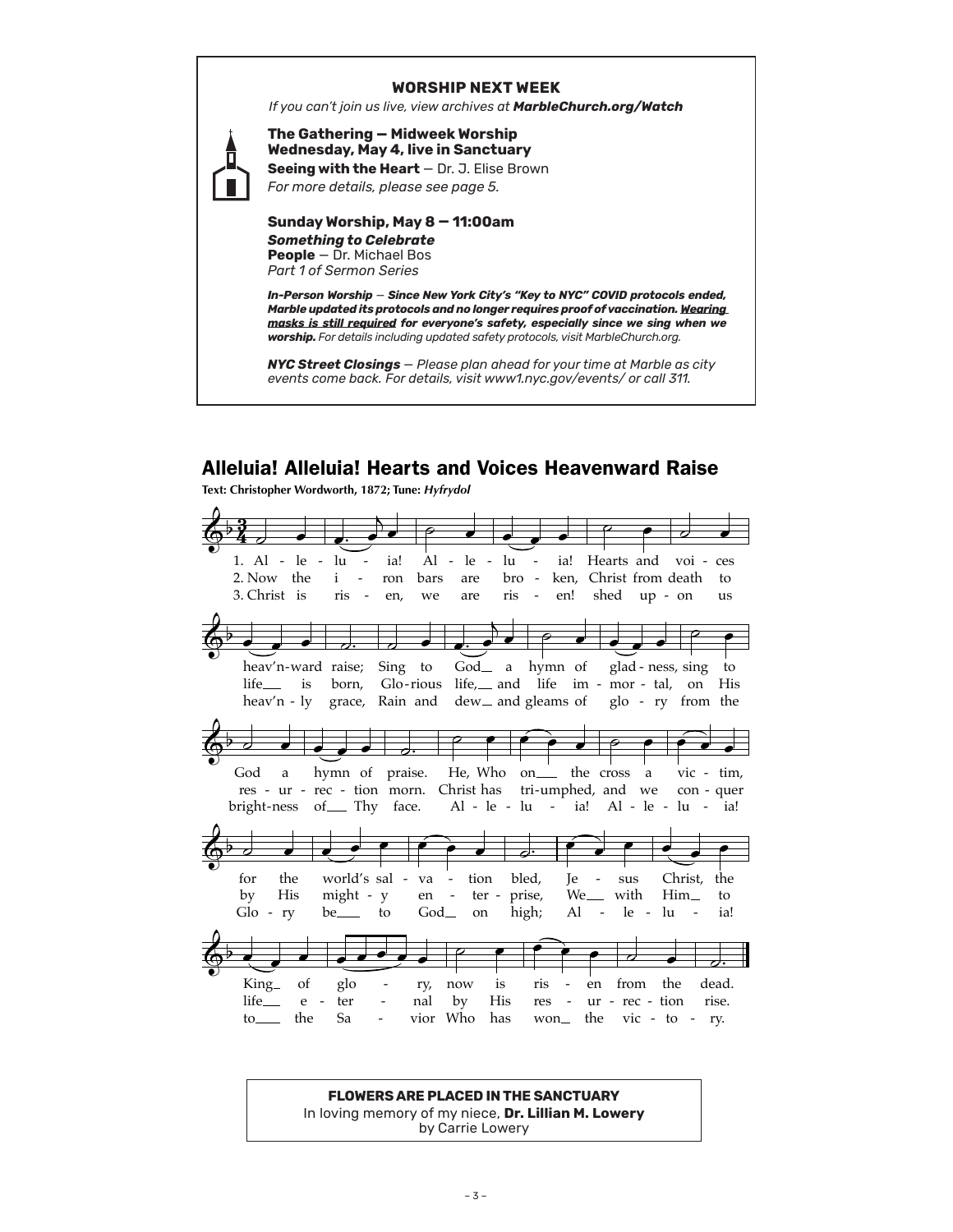#### *Visit MarbleChurch.org for more events, details, and up-to-date information.*

#### **BEFORE WORSHIP**



*No Prayer Circle Today* — Please join us for 10:00 O'Clock Hour. Prayer Circle returns next Sunday, 10:00am, in person and on Zoom.

*10:00 O'Clock Hour: Marble from Strength to Strength* — **Labyrinth Room**  *(downstairs)* or live stream*.* Our consultants from Fuller Church Leadership Institute, Jake Mulder and Dr. Yulee Lee, return in person to give us another update about our Strategic Planning Process.

#### **CYF CORNER — CHILDREN, YOUTH & FAMILIES MINISTRY**



*Sunday School & Youth Group* — *Pre-K – 6th Grade Classes*: 10:00am. *Chil- dren's Choir*: 11:00am. *Youth Choir:* 10:00am. *7th-12th Grade* attend 11:00am Worship, followed by *Youth Group* at 12:00pm. *No infant or toddler childcare. Sunday School is now hybrid, in person and online, so you can choose what works best for your family.* Questions? Please contact Brian Hampton,

BHampton@MarbleChurch.org or Rev. Brittany, BHanlin@MarbleChurch.org.



#### *Become a Member!*

Whoever you are, wherever you are in your faith journey, wherever you live, we'd love to have you join us! For information or to sign up for our June Orientations, please contact Kim Sebastian-Ryan, KRyan@MarbleChurch.org, or visit **[MarbleChurch.org/engage/join/become-a-member.](https://www.marblechurch.org/engage/join/become-a-member)**

#### **UPCOMING**



*New Hope Virtual Art Exhibit* / **through May 19** — View original works, including poetry and music, celebrating the hope of Easter and Spring. At MarbleChurch.org/ engage/arts-ministry.

*Bereavement Group* / **Every Monday, 11:00am-12:00pm** — For those mourning the loss of a loved one. Led by Dr. Bill Lutz, via Zoom. Contact Judy Tulin.

*Afternoon Prayer* / **Tuesdays, 4:00-4:20pm** — Wind down your day with a brief time of sharing and prayer. Via Zoom video chat or phone.

*Chair Yoga* / **Every Thursday, 10:00-10:45am** — Center yourself physically and spiritually with this time of gentle movement via Zoom.

*PrimeTime (55+) Online Gathering* / **Wednesday, May 11, 1:00pm** — We welcome Stacy Simon, MS RDN CSG CDN, Board Certified Specialist in Gerontological Nutrition. For more details, contact Baleta McKenzie, BMcKenzie@MarbleChurch.org.

*Film Night: Eating You Alive* / **Thursday, May 12, 6:30-8:30pm** — Gather on Zoom to watch and discuss this informative and motivating film featuring medical experts, researchers and inspiring stories of people who transformed their health by changing their diet. Open to all. Hosted by Marble Women's Ministry. Register at MarbleChurch.org by May 11.

*Online Tea Time with Kim & Siobhan* / **Wednesday, May 18, 1:00-2:00pm** — Pull up a comfy chair, grab a beverage and enjoy this time of fellowship on Zoom. Register by May 17.

**New Small Groups: Tell Us Your Story, We Will Listen / Tuesdays, Wednesdays or Thurs-<br>days, May 10 - June 2** – By sharing our story and listening to others', we may see how we are<br>all limbs of the great "tree of life". Fo

*Caregivers Support Group* / **First Saturday of Month, 1:00-3:00pm** — Learn how to balance your life and be a Caregiver with new strength and vitality. Led by Rev. Marion Gambardella. Contact Judy Tulin, JTulin@MarbleChurch.org.

*Separation & Divorce Support Group* / **Beginning Early May** — If you are in need of emotional support and guidance as you navigate the difficult transition of separation or divorce, you are invited to join this group led by Dr. Bill Lutz. Meets weekly; day/time tba. To participate, please email Judy Tulin, JTulin@MarbleChurch.org.

#### **HELP OTHERS**



*Marble Fights Hunger* — We encourage you to bring canned/bottled food when- ever you come to Marble. Donations benefit organizations including Icahn House. Drop-off bins in 5th Ave Narthex and 29th St Prayer Room.

*Prayer Shawl Ministry* / **Monday, May 2, 5:00pm** — Gather for prayer and creating together via Zoom to knit/crochet prayer shawls for the ill or homebound. Contact Judy Tulin (JTulin@MarbleChurch.org). *1st & 3rd Mondays.*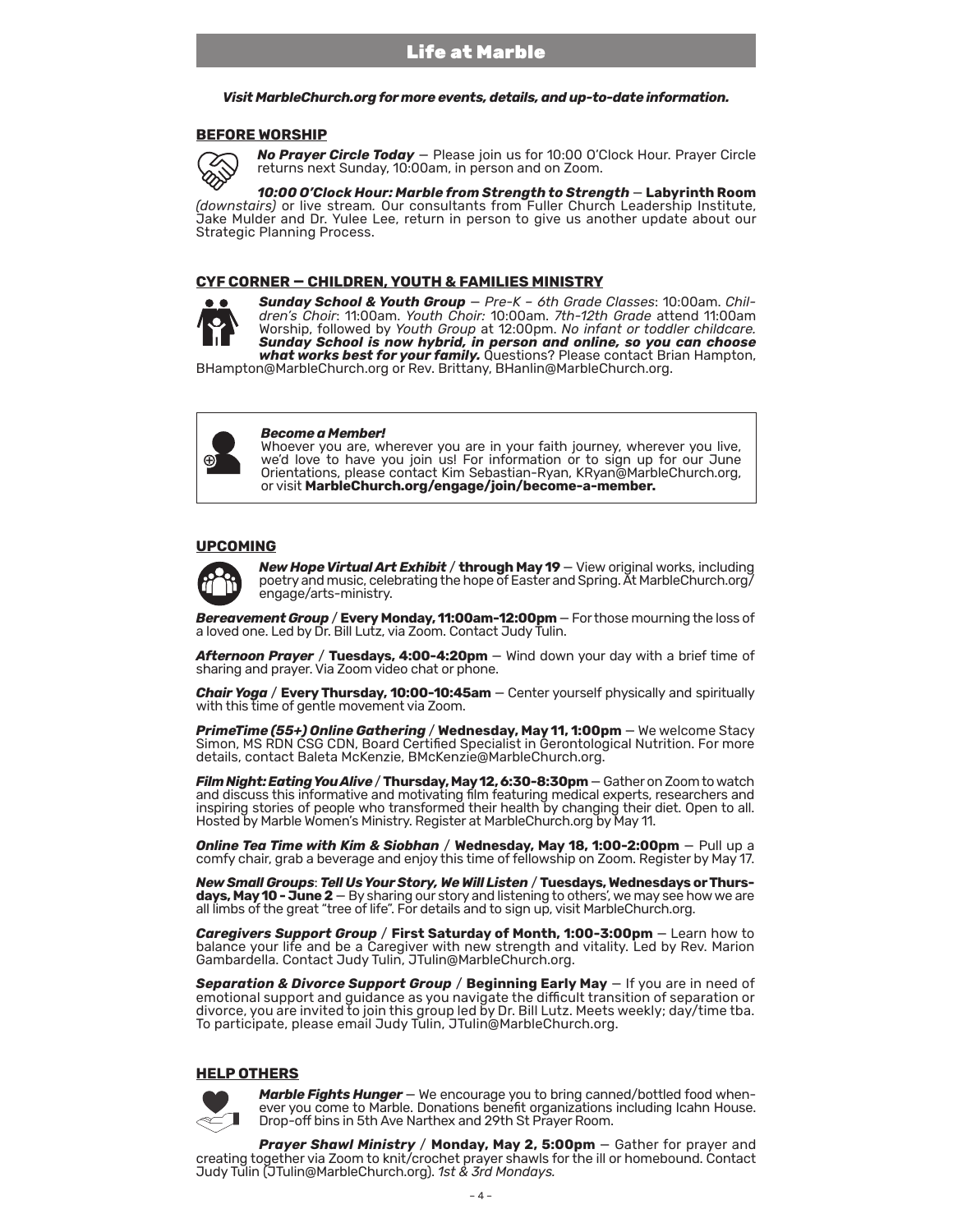## Spotlight



#### **THE GATHERING: MIDWEEK WORSHIP** *Be Thou My Vision - A Celtic Service* **Wednesday, May 4, 6:15pm, In Person**

Join us in the Sanctuary for this special edition of The Gathering. Message by Dr. J. Elise Brown, *Seeing with the Heart*. Celtic music provided by Kenneth Dake and special guests. Holy Communion. Also streamed live.

**After Worship Dinner** — All welcome to join one of the dinner groups hosted by Marble Ministers and Staff at neighborhood restaurants: **John Doe** — with Dr. Michael Bos; **Crooked Knife** — with Rev. Susanah Wade; **Spritz** — with Dr. Elise Brown and Baleta McKenzie; **Mexicue** with Rev. Brittany Juliette Hanlin. Register at MarbleChurch.org. *Please note: select only one of the restaurants and be prepared to pay cash for your dinner.*



### **10:00 O'CLOCK HOUR**

#### **Even Silence Is Praise — Continues Sunday, May 8**

Longtime *Guideposts* editor and writer Rick Hamlin explores ways meditation can become an essential part of your prayer practice. Join us in the Labyrinth Room *(downstairs; limited capacity)* and online.

#### **Faith in the Workplace — Sundays, May 15 & 22**

Hear Marble members and friends explore how their faith "shows up" in their work. How do we live as people of faith in challenging work

environments? How do we seek God's guidance so our work reflects spiritual integrity? **May 15** – **Hope Knight,** newly appointed Commissioner of the Department of Economic Development and President and CEO of Empire State Development (ESD); **May 22** – **Dan Nigro**, recently retired Commissioner of the New York City Fire Department.



#### **ANNUAL SPRING PRAYER RETREAT Reflecting On the Psalms Saturday, May 14, 10:00-11:30am**

We reflect and meditate on the Psalms, create our own Psalms, and walk the Labyrinth. Led by Rev. Brittany Juliette Hanlin and the Marble Prayer Ministry Team in person at Marble and online. Materials provided. Register at MarbleChurch.org. Questions? Contact Judy Tulin, JTulin@MarbleChurch.org.

v v v



### **MARBLE'S EASTER OFFERING 2022**

The 2022 Marble Easter Offering can do more. More to help kids to learn to read at **Books for Kids**. More to feed families whose resources are inadequate to feed their children at the **Greenpoint Hunger Project**. More to help adolescents find the mental health services they need.

"Easter is over, but the needs of the many children and their families continue unabated for services, educational support, food and housing," says Jerry Link, a member of the Benevolence Committee. "Help, from all of us, is still required to meet our goal."

"In a trying year when families desperately needed additional and

intensified support, your funding helped enable Promise to reach more children than ever before to get them the services they needed to learn properly," writes Zach Phillis, program director of **Project Promise.**

The Marble Easter Offering can do more to build bridges of hope and joy in the world. More to promote peace. But doing more requires more of us to give more this year. From the communities around us to countries we have never visited, the needs are too obvious to mention. The Marble Community can do more to reach our 2022 goal of \$220,000. As Paul wrote in Romans 12:13: "Contribute to the needs of the saints; extend hospitality to strangers."

We have celebrated Easter, but are still collecting for the Marble Easter Offering. Please give at **[MarbleChurch.org/give/easter-offering](https://onrealm.org/marblechurch/-/give/easteroffering)** or by check, payable to Marble Collegiate Church, memo: Easter Offering.